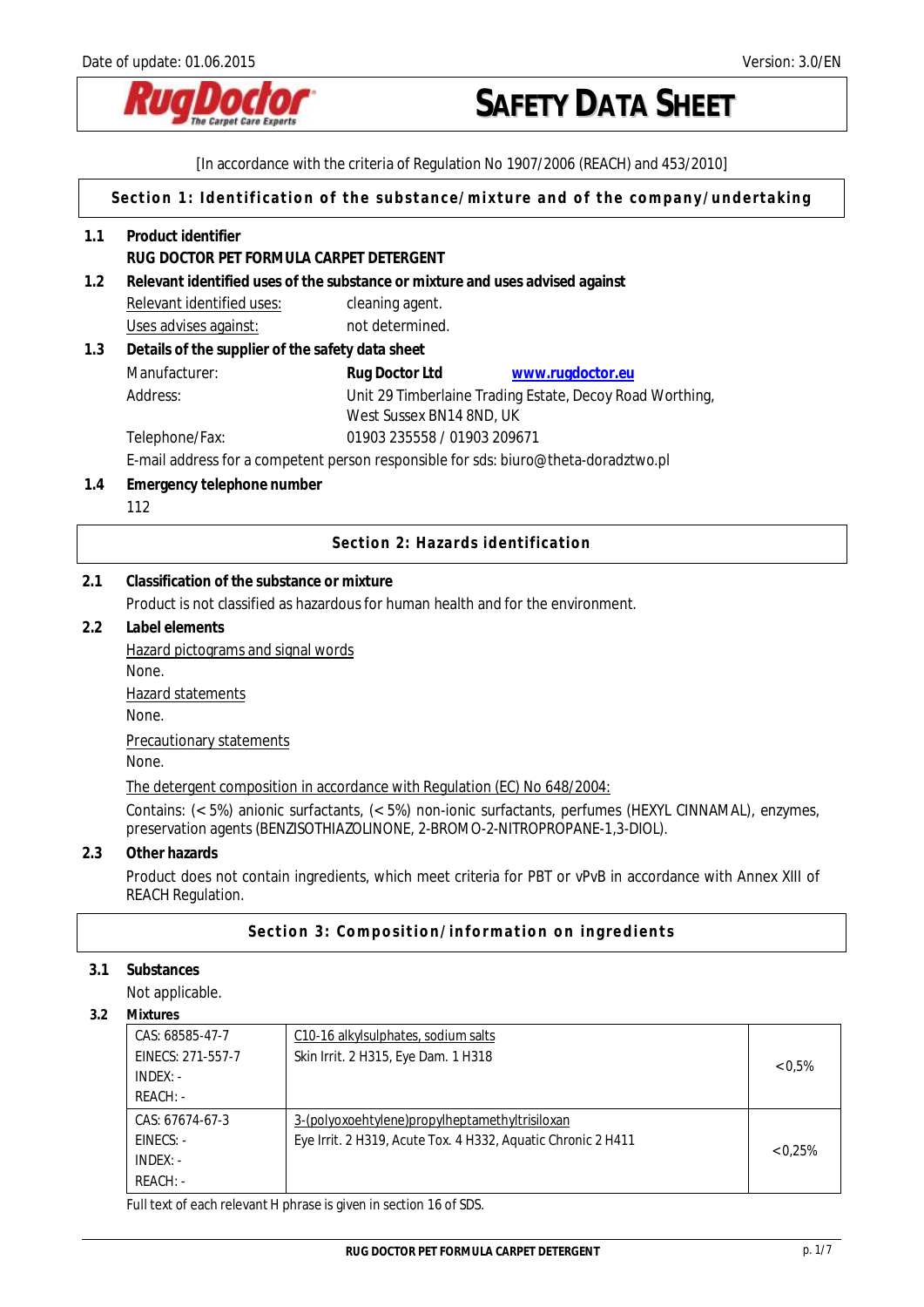

# **Section 4: First aid measures**

## **4.1 Description of first aid measures**

Skin contact: take off contaminated clothes. Wash contaminated skin thoroughly with water. Consult a doctor, if disturbing symptoms occur.

Eye contact: protect non-irritated eye, remove contact lenses. Rinse contaminated eyes with water for 10-15 minutes. Avoid strong stream of water – risk of damage of the cornea. Contact an ophthalmologist, if irritation occurs.

Ingestion: do not induce vomiting. Rinse mouth with water. Never give anything by mouth to an unconscious person. Seek medical advice if disturbing symptoms occur, show label or container.

Inhalation: remove the victim to fresh air. Keep warm and calm. Consult a doctor, if disturbing symptoms occur.

**4.2 Most important symptoms and effects, both acute and delayed** 

Eye contact: redness, tearing, pain, temporary irritation.

Skin contact: may cause redness, itching.

Ingestion: may cause nausea, vomiting, abdominal pains.

Inhalation: adverse effects of exposure by this route are not expected.

**4.3 Indication of any immediate medical attention and special treatment needed**

Physician makes a decision regarding further medical treatment after thoroughly examination of the injured. Symptomatic treatment.

## **Section 5: Firefighting measures**

# **5.1 Extinguishing media**  Suitable extinguishing media: foam, dry extinguishing media, carbon dioxide, water spray. Unsuitable extinguishing media: water jet – risk of propagation of the flame.

# **5.2 Special hazards arising from the substance or mixture**  During combustion harmful gases consisting of carbon oxides may be produced. Do not inhale combustion products, may cause health risk.

**5.3 Advice for firefighters** 

Personal protection typical in case of fire. Do not stay in the fire zone without self-contained breathing apparatus and protective clothing resistant to chemicals. Containers may burst if heated due to the rise of pressure. In case of fire cool endangered containers with water fog from safe distance. Do not let extinguishing water to reach drainage system. Collect used extinguishing media.

# **Section 6: Accidental release measures**

**6.1 Personal precautions, protective equipment and emergency procedures** 

Limit the access for the outsiders into the breakdown area, until the suitable cleaning operations are completed. In case of large spills, isolate the exposed area. Avoid eyes and skin contamination. Ensure adequate ventilation. Wear personal protective equipment. Do not inhale product vapours. Ensure that effects of the breakdown are removed only by qualified personnel. Immediately wipe leaked product – may produce extremely slippery surfaces.

**6.2 Environmental precautions** 

In case of release of large amounts of the product, it is necessary to take appropriate steps to prevent it from spreading into the environment. Notify relevant emergency services.

**6.3 Methods and material for containment and cleaning up**

Collect product using liquid binding materials (eg. sand, earth, universal binding substances, silica etc.) and place it in correctly labelled containers. Treat collected material as waste. Flush product residues with water. Clean and ventilate contaminated place.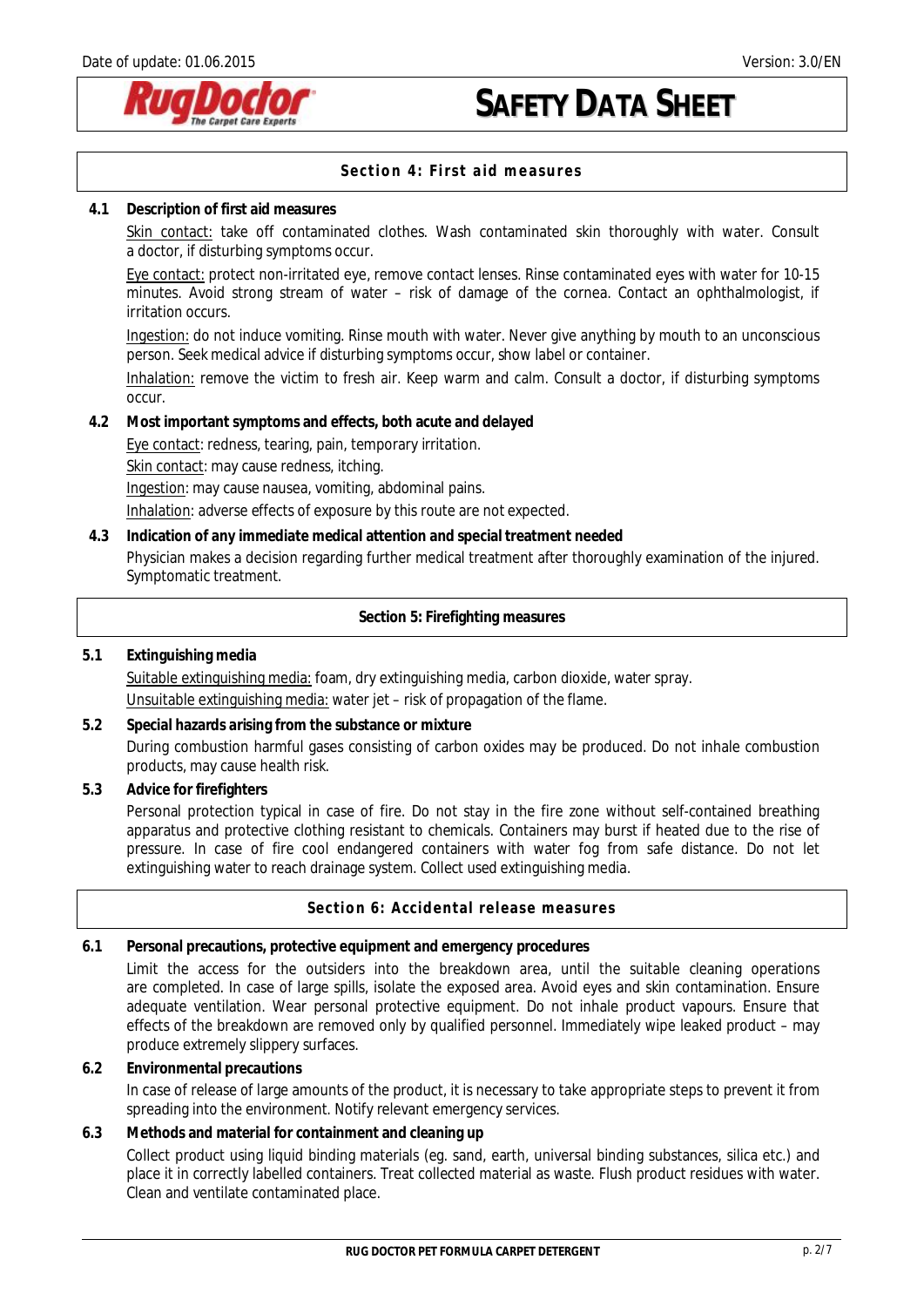

### **6.4 Reference to other sections**

Appropriate conduct with waste product – section 13. Personal protection equipment – section 8.

### **Section 7: Handling and storage**

**7.1 Personal precautions, protective equipment and emergency procedures**  Handle in accordance with good occupational hygiene and safety practices. Avoid eyes and skin contamination. Wash hands carefully before breaks and after work. Do not inhale product vapours. Ensure adequate ventilation of the area in which product is stored and used. Keep unused containers tightly sealed.

**7.2 Conditions for safe storage, including any incompabilities**  Store only in original, tightly sealed containers. Store in dry, cool and well ventilated place. Keep away from food, foodstuffs, animal feed and drinking water. Protect from heat, light and direct sunlight. Do not store with incompatible materials (see subsection 10.5).

**7.3 Specific end use(s)** 

No information about uses other than mentioned in subsection 1.2.

### **Section 8: Exposure controls/personal protection**

#### **8.1 Control parameters**

There are no occupational exposure limit values for the substances present in the mixture at the Community level. Please check any national occupational exposure limit values in your country.

Legal Basis: Commission Directive 2006/15/EC, 2000/39/EC, 2009/161/EC

#### **8.2 Exposure controls**

Observe good occupational hygiene and safety practices. Do not eat, drink or smoke when using the product. Avoid eyes and skin contamination. Ensure adequate general and/or local ventilation.

#### Hand and body protection

Normally not necessary. Use protective gloves resistant to the product in case of prolonged or repeated exposure.

The material that the gloves are made of must be impenetrable and resistant to the product's effects. The selection of material must be performed with consideration of breakthrough time, penetration speed and degradation. Moreover, the selection of proper gloves depends not only on the material, but also on other quality features and changes depending on the manufacturer. The producer should provide detailed information regarding the exact breakthrough time. This information should be followed.

#### Eye protection

Use tightly fitting safety glasses or face protection if risk assessment indicates that it is necessary.

#### Respiratory protection

Under normal conditions of use is not required. In case of insufficient ventilation, wear an approved respirator with a proper filter.

Personal protective equipment must meet requirements of directive 89/686/CE. Employer is obliged to ensure equipment adequate to activities carried out, with quality demands, cleaning and maintenance.

#### Environmental exposure controls

Avoid environment contamination, do not empty into drains. Possible emissions from the ventilation systems and processing equipment should be controlled in order to determinate their compatibility with environmental protection regulations.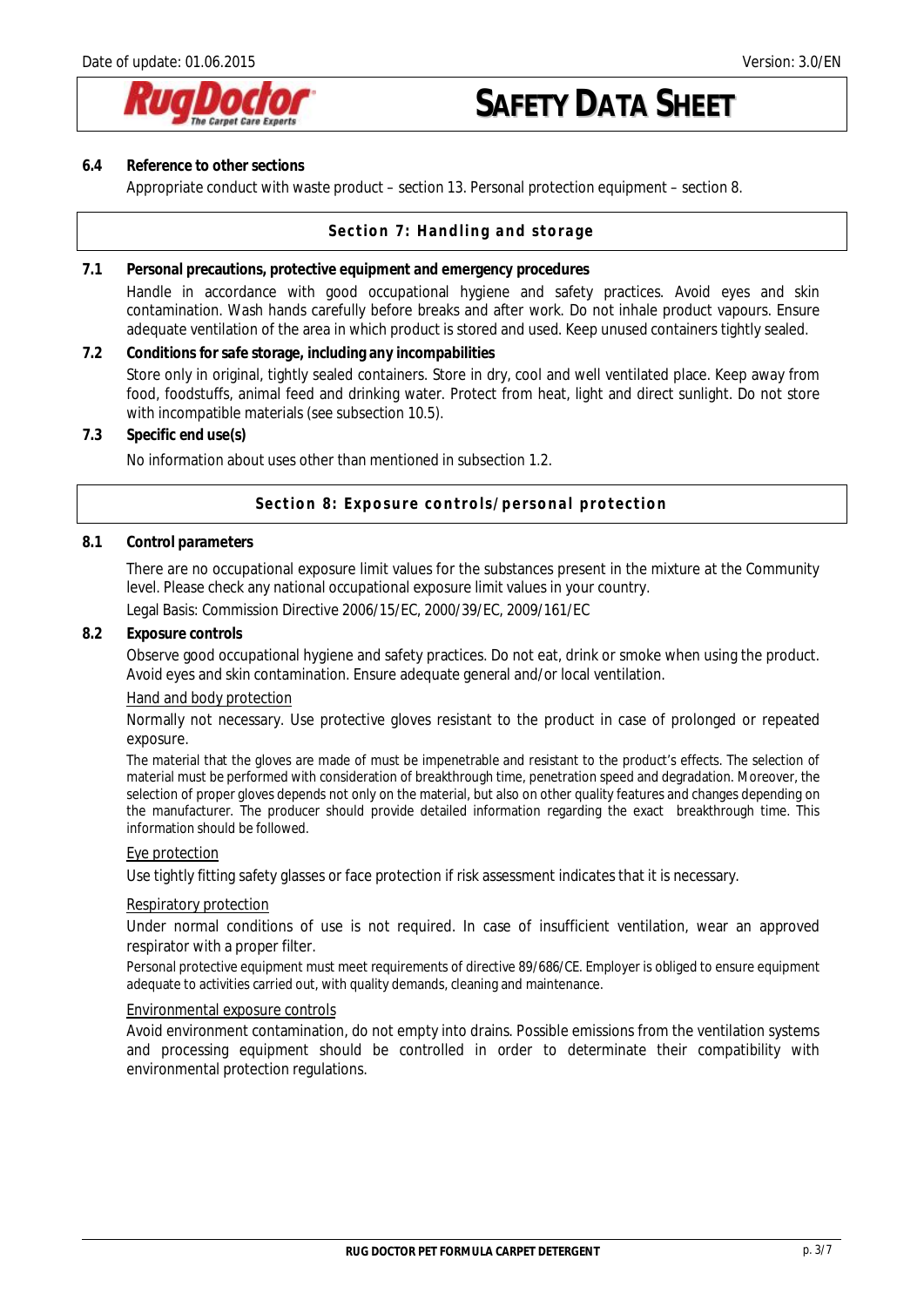

# **Section 9: Physical and chemical properties**

| 9.1 | Information on basic physical and chemical properties |                                            |  |
|-----|-------------------------------------------------------|--------------------------------------------|--|
|     | physical state:                                       | liquid                                     |  |
|     | colour:                                               | according to specification                 |  |
|     | odour:                                                | characteristic                             |  |
|     | odour threshold:                                      | not determined                             |  |
|     | pH:                                                   | $6,5 - 8,5$                                |  |
|     | melting point/freezing point:                         | not determined                             |  |
|     | initial boiling point and boiling range:              | not determined                             |  |
|     | flash point:                                          | not applicable, product is not combustible |  |
|     | evaporation rate:                                     | not determined                             |  |
|     | flammability (solid, gas):                            | not applicable                             |  |
|     | upper/lower flammability or explosive limits:         | not determined                             |  |
|     | vapour pressure:                                      | not determined                             |  |
|     | vapour density:                                       | not determined                             |  |
|     | density:                                              | not determined                             |  |
|     | solubility(ies):                                      | soluble in water                           |  |
|     | partition coefficient: n-octanol/water:               | not determined                             |  |
|     | auto-ignition temperature:                            | not determined                             |  |
|     | decomposition temperature:                            | not determined                             |  |
|     | explosive properties:                                 | not display                                |  |
|     | oxidising properties:                                 | not display                                |  |
|     | viscosity:                                            | not determined                             |  |
| 9.2 | Other information                                     |                                            |  |
|     | No additional data.                                   |                                            |  |

# **Section 10: Stability and reactivity**

| 10.1 | Reactivity                                                                                         |
|------|----------------------------------------------------------------------------------------------------|
|      | Product is reactive. Does not undergo hazardous polimerization. See also subsections 10.3 and 10.5 |
| 10.2 | Chemical stability                                                                                 |
|      | The product is stable under normal conditions of handling and storage.                             |
| 10.3 | Possibility of hazardous reactions                                                                 |
|      | Not known.                                                                                         |
| 10.4 | Conditions to avoid                                                                                |
|      | Protect from heat and direct sunlight.                                                             |
| 10.5 | Incompatible materials                                                                             |
|      | Strong oxidizers.                                                                                  |
| 10.6 | Hazardous decomposition products                                                                   |
|      | Not known.                                                                                         |
|      | Section 11: Toxicological information                                                              |
| 11.1 | Information on toxicological effects                                                               |
|      | <b>Acute toxicity</b>                                                                              |
|      | Based on available data, the classification criteria are not met.                                  |
|      | Skin corrosion/irritation                                                                          |

Based on available data, the classification criteria are not met.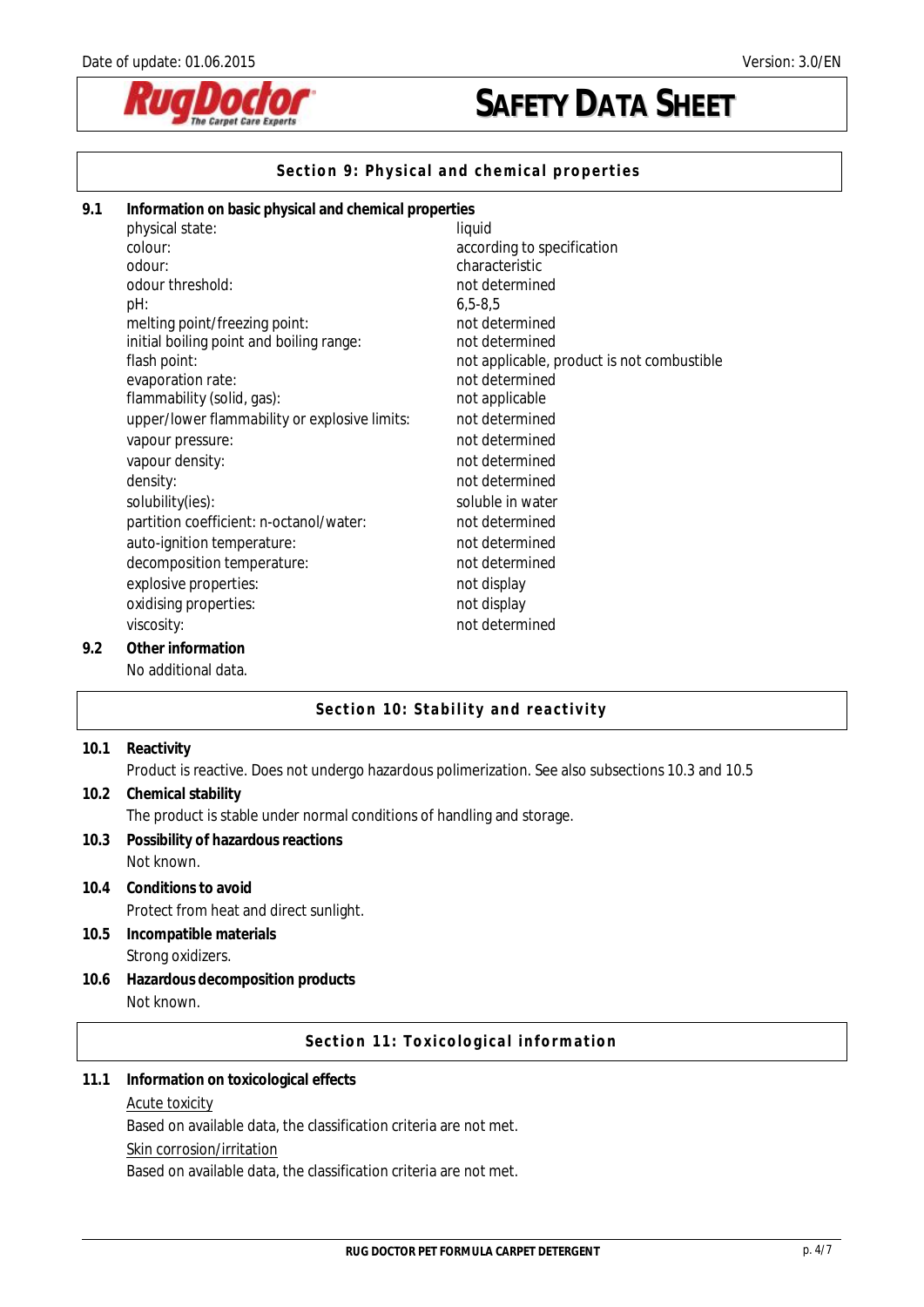

Serious eye damage/irritation Based on available data, the classification criteria are not met. Respiratory or skin sensitization Based on available data, the classification criteria are not met. Germ cell mutagenicity Based on available data, the classification criteria are not met. **Carcinogenicity** Based on available data, the classification criteria are not met. Reproductive toxicity Based on available data, the classification criteria are not met. STOT-single exposure Based on available data, the classification criteria are not met. STOT-repeated exposure Based on available data, the classification criteria are not met. Aspiration hazard Based on available data, the classification criteria are not met.

**Section 12: Ecological information** 

## **12.1 Toxicity**

Product is not classified as hazardous for the environment.

- **12.2 Persistence and degradability**  Surfactants contained in the product are biodegradable in accordance with regulation (EC) No 648/2004.
- **12.3 Bioaccumulative potential**  Bioaccumulation is not expected.
- **12.4 Mobility in soil**

Product mobile in water and soil. Mobility of components of the mixture depends on the hydrophilic and hydrophobic properties and biotic and abiotic conditions of soil, including its structure, climatic conditions, seasons and soil organisms.

**12.5 Results of PBT and vPvB assessment**  Not applicable.

**12.6 Other adverse effects** 

Product is not classified as hazardous to the ozone layer. Consider other harmful effects of individual components of the mixture on the environment (eg, endocrine disrupting potential, global warming potential).

**Section 13: Disposal considerations** 

## **13.1 Waste treatment methods**

Disposal methods for the mixture: do not deposit with household waste. Disposal in accordance with the local legislation. Waste code should be assigned in place of formation.

Disposal methods for used packing: reuse/recycling/liquidation of empty containers dispose in accordance with the local legislation. Containers contaminated with product residues should be treated in the same way as the product. Only containers completely emptied can be reused.

Legal basis: Directive 2008/98/EC, 94/62/EC.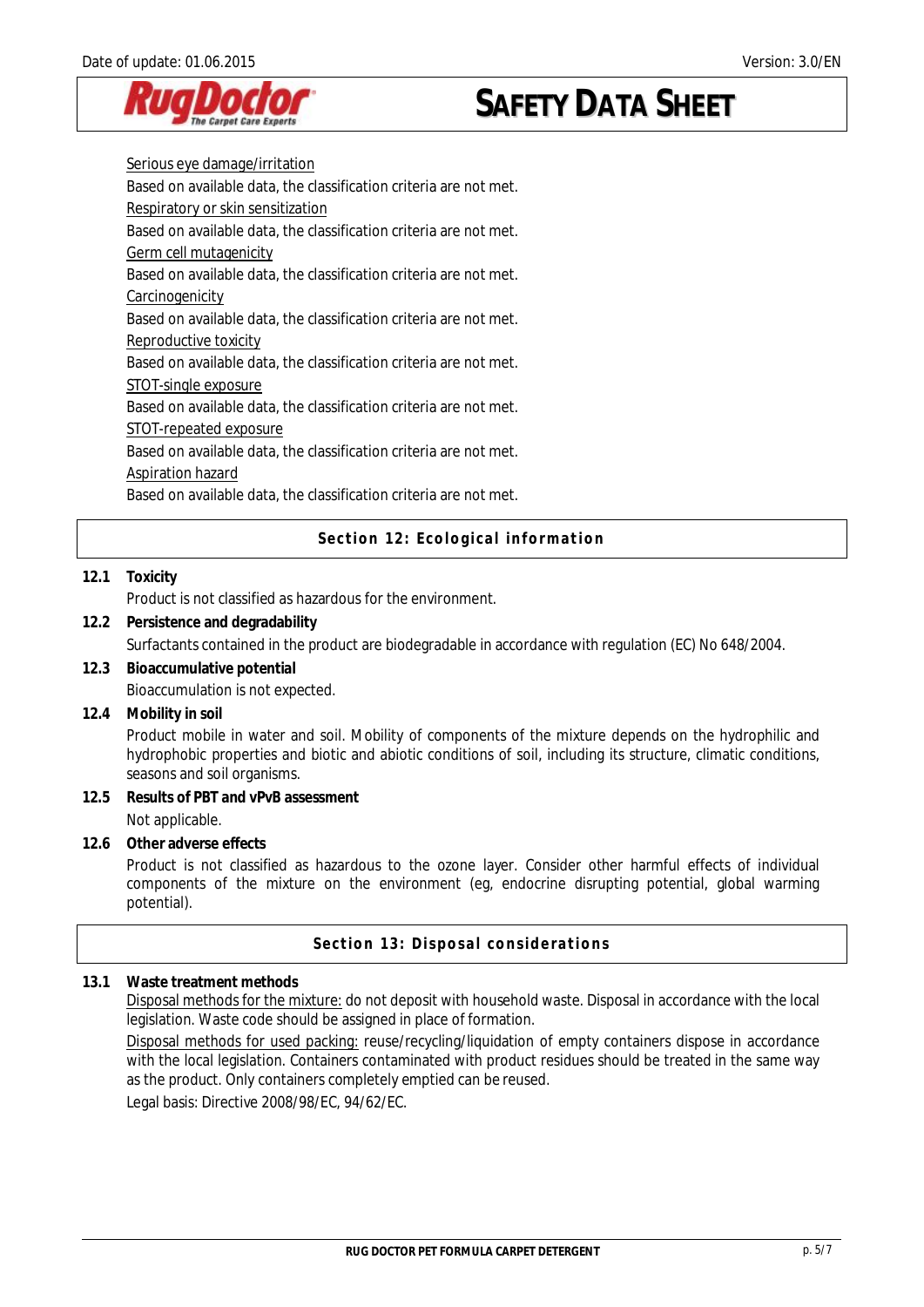

# **Section 14: Transport information**

## **14.1 UN Number**

Not applicable. The product is not dangerous in transport.

- **14.2 UN proper shipping name**  Not applicable.
- **14.3 Transport hazard class(es)**  Not applicable.
- **14.4 Packing group**

Not applicable.

**14.5 Environmental hazards** 

# Not applicable.

- **14.6 Special precautions for user**  Not applicable.
- **14.7 Transport in bulk according to Annex II of MARPOL 73/78 and the IBC Code**  Not applicable.

# **Section 15: Regulatory information**

# **15.1 Safety, health and environmental regulations/legislation specific for the substance or mixture**

**Regulation (EC) No 1907/2006** of the European Parliament and of the Council of 18 December 2006 concerning the Registration, Evaluation, Authorization and Restriction of Chemicals (REACH), establishing a European Chemicals Agency, amending Directive 1999/45/EC and repealing Council Regulation (EEC) No 793/93 and Commission Regulation (EC) No 1488/94 as well as Council Directive 76/769/EEC and Commission Directives 91/155/EEC, 93/67/EEC, 93/105/EC and 2000/21/EC as amended.

**Regulation (EC) No 1272/2008** of the European Parliament and of the Council of 16 December 2008 on classification, labelling and packaging of substances and mixtures, amending and repealing Directives 67/548/EEC and 1999/45/EC, and amending Regulation (EC) No 1907/2006 (Text with EEA relevance) as amended.

**Commission Regulation (EC) No 790/2009** of 10 August 2009 amending, for the purposes of its adaptation to technical and scientific progress, Regulation (EC) No 1272/2008 of the European Parliament and of the Council on classification, labelling and packaging of substances and mixtures (Text with EEA relevance).

**Commission Regulation (EU) No 453/2010** of 20 May 2010 amending Regulation (EC) No 1907/2006 of the European Parliament and of the Council on the Registration, Evaluation, Authorisation and Restriction of Chemicals (REACH).

**Directive 2008/98/EC** of the European Parliament and of the Council of 19 November 2008 on waste and repealing certain Directives.

**European Parliament and Council Directive 94/62/EC** of 20 December 1994 on packaging and packaging waste

## **15.2 Chemical safety assessment**

It is not necessary to carry out a chemical safety assessment for the mixture.

# **Section 16: Other information**

Full text of indicated H phrases mentioned in section 3

- H315 Causes skin irritation.
- H318 Causes serious eye damage.
- H302 Harmful if inhaled.
- H411 Toxic to aquatic life with long lasting effects.